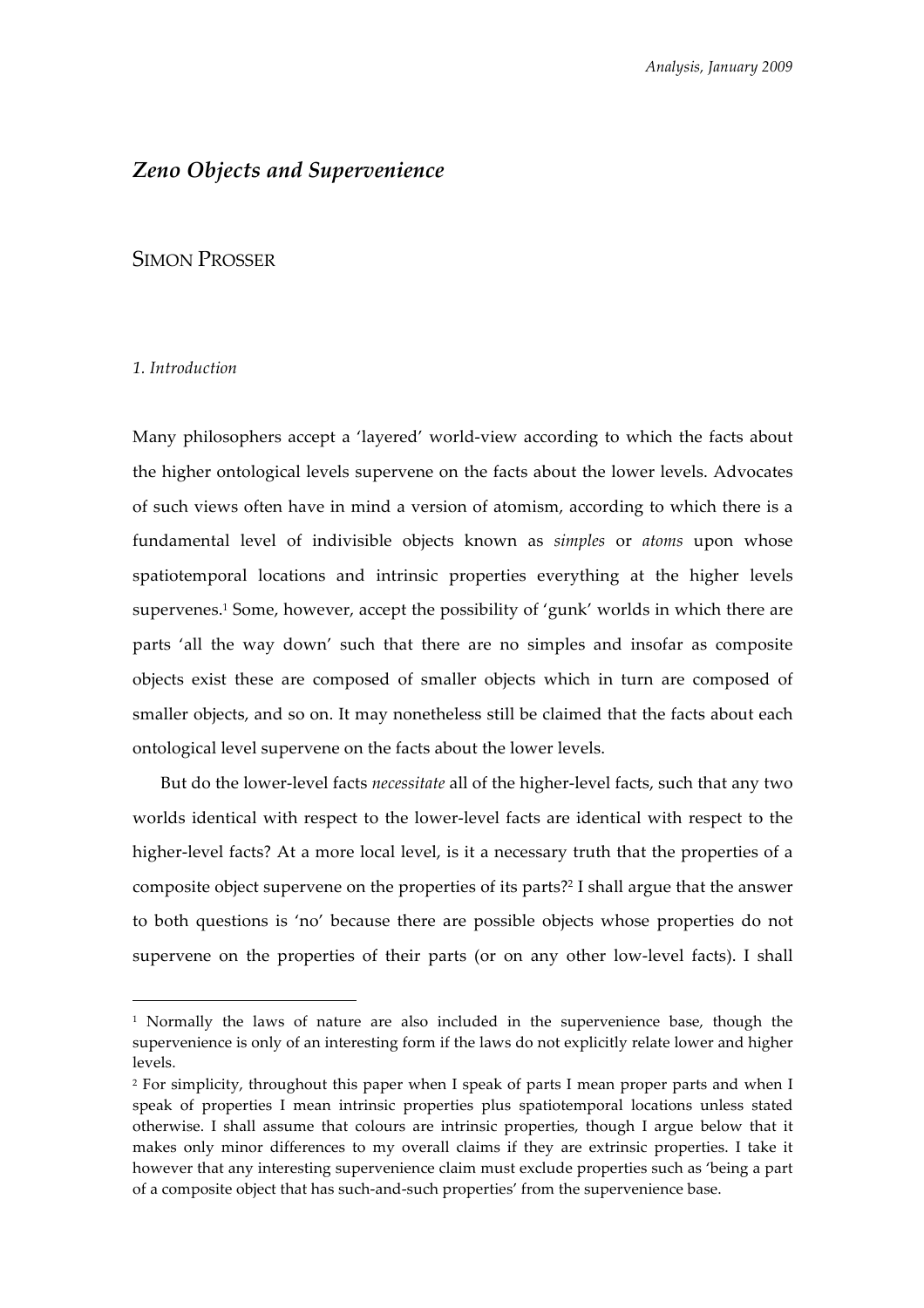demonstrate this by describing a composite object that consists of nothing but a spatial arrangement of atoms each of which is blue all over, yet the object is red all over and could have been any colour whatsoever. The facts about the atoms thus fail to determine the facts about the composite object they compose. There may well be other counterexamples to supervenience involving more contentious phenomena such as quantum entanglement.3 But none that I have heard strike me as so straightforwardly demonstrable as the phenomenon that I shall describe.

I start by describing the object. Then in section 3 I explain why the object has the properties that I claim it has. Finally in section 4 I make some brief remarks about the significance of such objects.

### *2. The object*

 $\overline{a}$ 

The object is what I shall call a *Zeno object*, for reasons that I hope will be apparent from its description. It is spherical and has an onion-like structure. More precisely, it consists of a solid central sphere surrounded by an infinite number of concentric spherical layers with no outermost layer. There are gaps between the layers, though this is probably inessential. The lack of an outermost layer results from the fact that the layers are arranged in a Zeno series; that is to say, the successive thicknesses of the layers starting from the centre form an infinite decreasing series whose sum tends to a finite limit. The gaps between the successive layers also decrease in thickness in the same way, each gap being exactly as thick as the layer it surrounds. Suppose the parts are numbered, starting from 1 at the centre. Then for any n, part number n has a thickness of  $2<sup>n</sup>$  and is followed by a gap of the same thickness. Thus in the centre, part number 1 is a solid sphere of radius one-half unit. Outside this is a gap of thickness one-half unit. There then follow alternating concentric spherical layers and gaps of thicknesses  $\frac{1}{4}$ ,  $\frac{1}{4}$ , 1/8, 1/8… and so on to infinity. The composite sphere has a radius of two units.

<sup>&</sup>lt;sup>3</sup> This paper was partly inspired by hearing talks by Jonathan Schaffer and Elizabeth Barnes concerning such putative 'emergent' phenomena.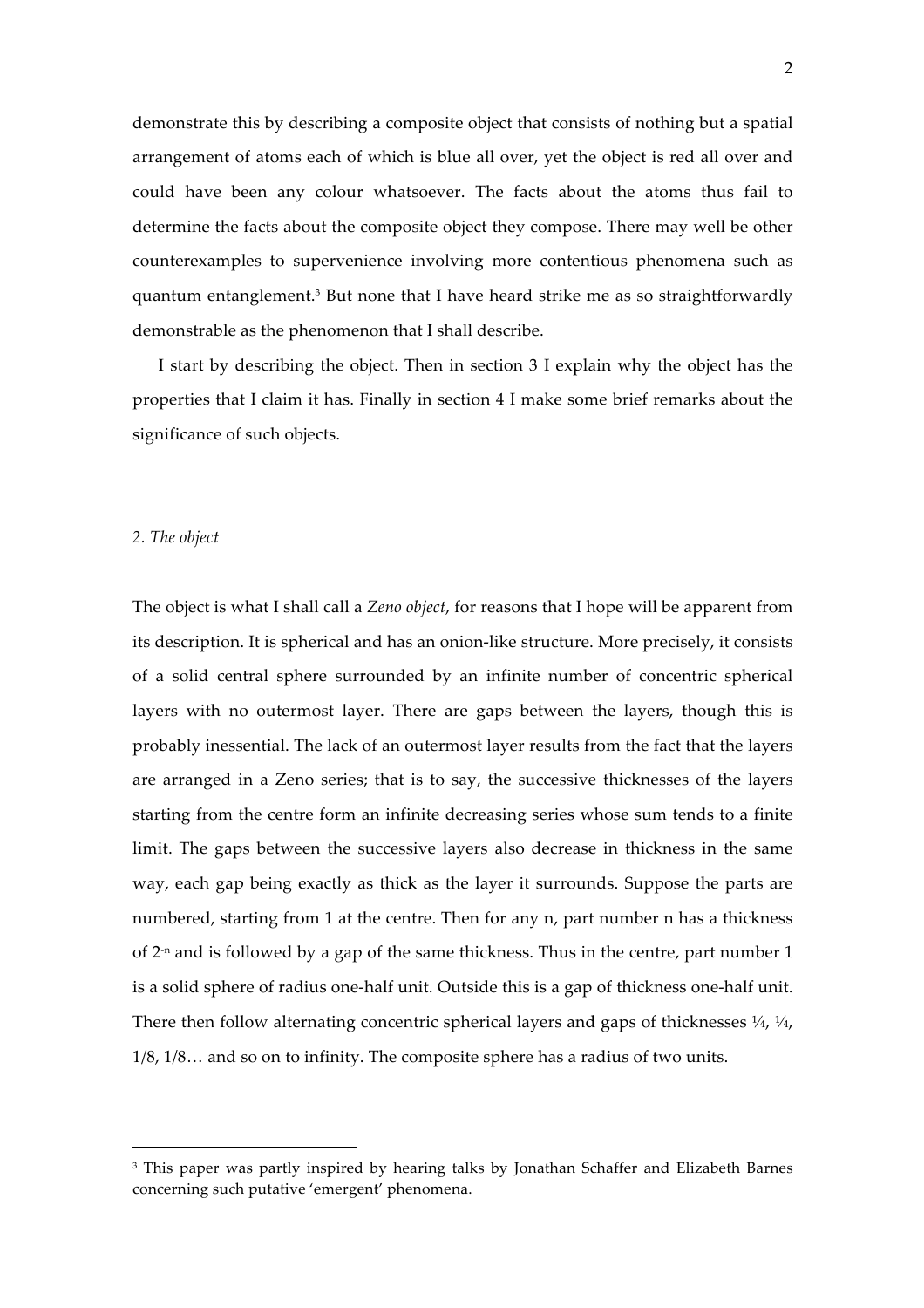I shall mainly discuss an object whose layers are atoms. Strictly speaking, however, this is inessential; the layers could themselves have been composite without thereby changing anything important in the argument that follows. This would remain true even if the layers were made of gunk; such objects would still present counterexamples to necessary supervenience between layers. I take it, however, that the breakdown of supervenience is most striking when it concerns an object that is nothing more than a spatial arrangement of atoms, and I shall concentrate on the atomic case for that reason.

By stipulation, each of the layers is blue all over. There are, of course, worlds in which objects change colour when placed in close proximity to one another, but I stipulate that this is not the case here – the parts remain blue when composing the object. I shall argue, however, that the whole sphere need not be blue; it could be any colour whatsoever, say red. More generally, for any two colours  $C_1$  and  $C_2$  there is a world containing an object with parts that have colour  $C_1$  all over and are otherwise exactly as described above yet the object they compose has colour  $C_2$  all over. In fact the object need not even be a uniform colour; it could be striped, polka dot, tartan or anything else, regardless of the colours of the parts. There are also individual worlds containing two objects qualitatively identical with respect to their parts, as described above, yet the objects differ from one another in colour.<sup>4</sup>

<sup>4</sup> I do not claim that supervenience breaks down with respect to *every* set of proper parts. Given a fairly unrestricted mereology the proper parts of the Zeno object include some composite objects that are themselves Zeno objects and which necessarily share their colours with the whole object (the entire object minus the central part, for example). It is the *atoms* upon which the properties of the Zeno object fail to supervene, or the composite structural equivalents of the atoms in non-atomic (e.g. gunk) cases. All talk of parts should be read accordingly in what follows. Where the relevant parts are composite they could, however, be Zeno objects; in which case there could for example be a red Zeno object made of blue Zeno objects which are made of yellow Zeno objects, and so on, perhaps indefinitely.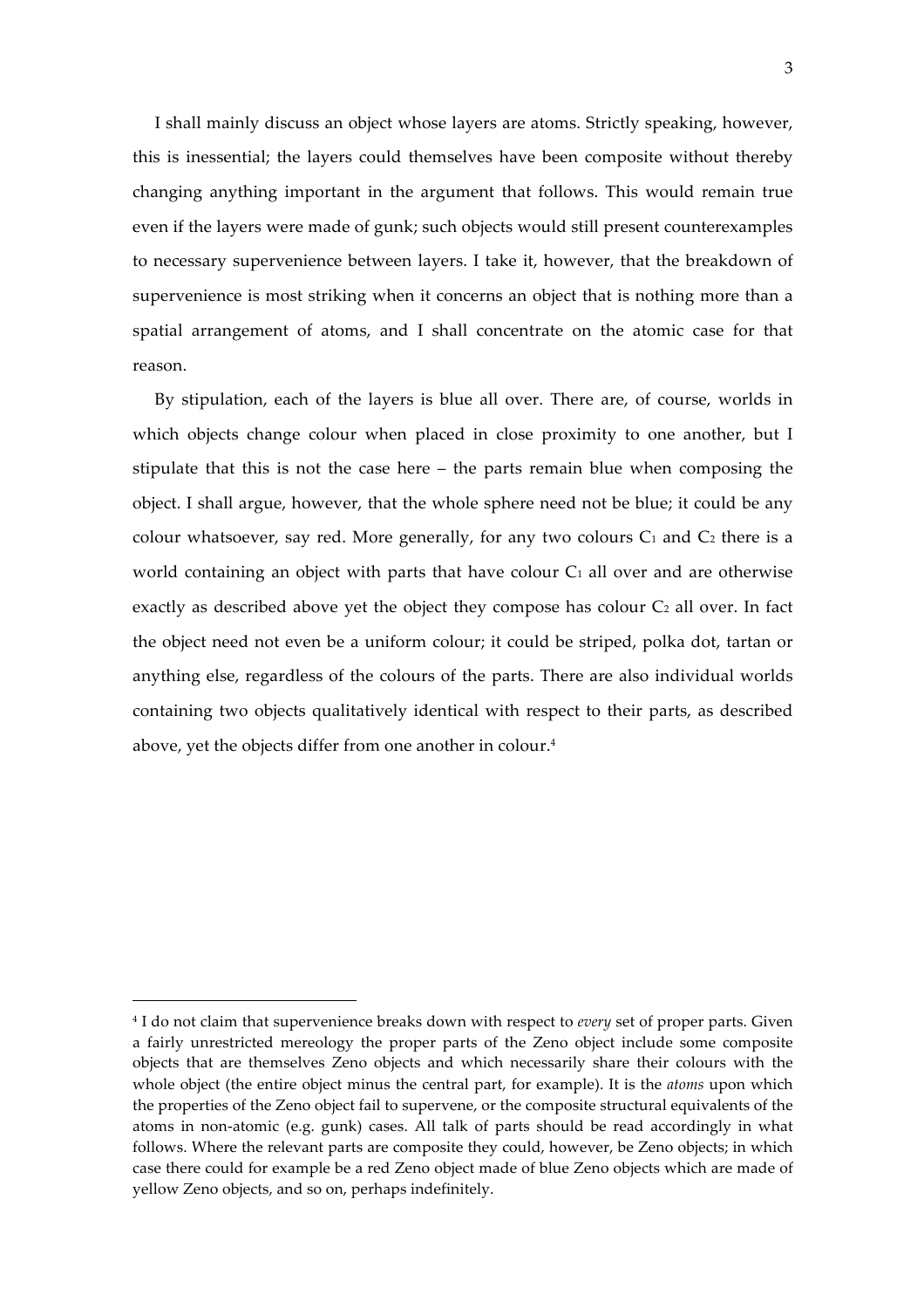#### *3. The argument*

One way to put the argument, in brief, is that because the object has no outer part its outer surface is not identical with the surface of any of its parts. Consequently not all of the surface properties of the object are determined by the surface properties of its parts.

An analogy will help make this clearer. Consider the well-known case of Thomson's (1954) lamp. This lamp has a toggle button such that if the lamp is *on* pressing the button will switch it *off* and if the lamp is *off* pressing the button will switch it *on*. Until one second before time *t* the lamp is off; one second before time *t* the button is pressed. It is pressed again half a second before *t*, again one quarter of a second before *t*, and so on. At time *t* the button has been pressed infinitely many times. But is the lamp on or off at *t*?

Thomson argued that the scenario showed that there was something contradictory about the idea of performing a supertask (i.e. completing an infinite number of tasks). But Paul Benacerraf (1962) showed to most philosophers' satisfaction that Thomson's argument is unsound. The correct thing to say about the Thomson lamp is that nothing about the specified state of the world prior to time *t* is sufficient to determine what the world is like at time *t*. Consequently in some worlds at *t* the lamp would be on, in others it would be off; indeed some pairs of worlds differ from each other in no other respect than this. Moreover, as far as *metaphysics alone* is concerned any consistently specifiable state of the world can follow any other; consequently as far as metaphysics is concerned any state of affairs whatsoever could obtain at *t*. Now, within a given world there may be laws of nature that constrain possible sequences of events and perhaps in some cases the constraints are such that the only possible states of affairs at *t* are that the lamp is on or the lamp is off. But there are other worlds differing in their laws of nature but otherwise identical prior to *t* where at *t* the lamp ceases to exist, or turns into a frog, or whatever else one can dream of happens.

The argument for non-supervening Zeno objects takes the moral of Thomson's lamp from the temporal case and applies it in modified form to an analogous spatial case. Consider another Zeno object just like one described above except that although the innermost part is blue the next layer is red and thereafter the layers alternate between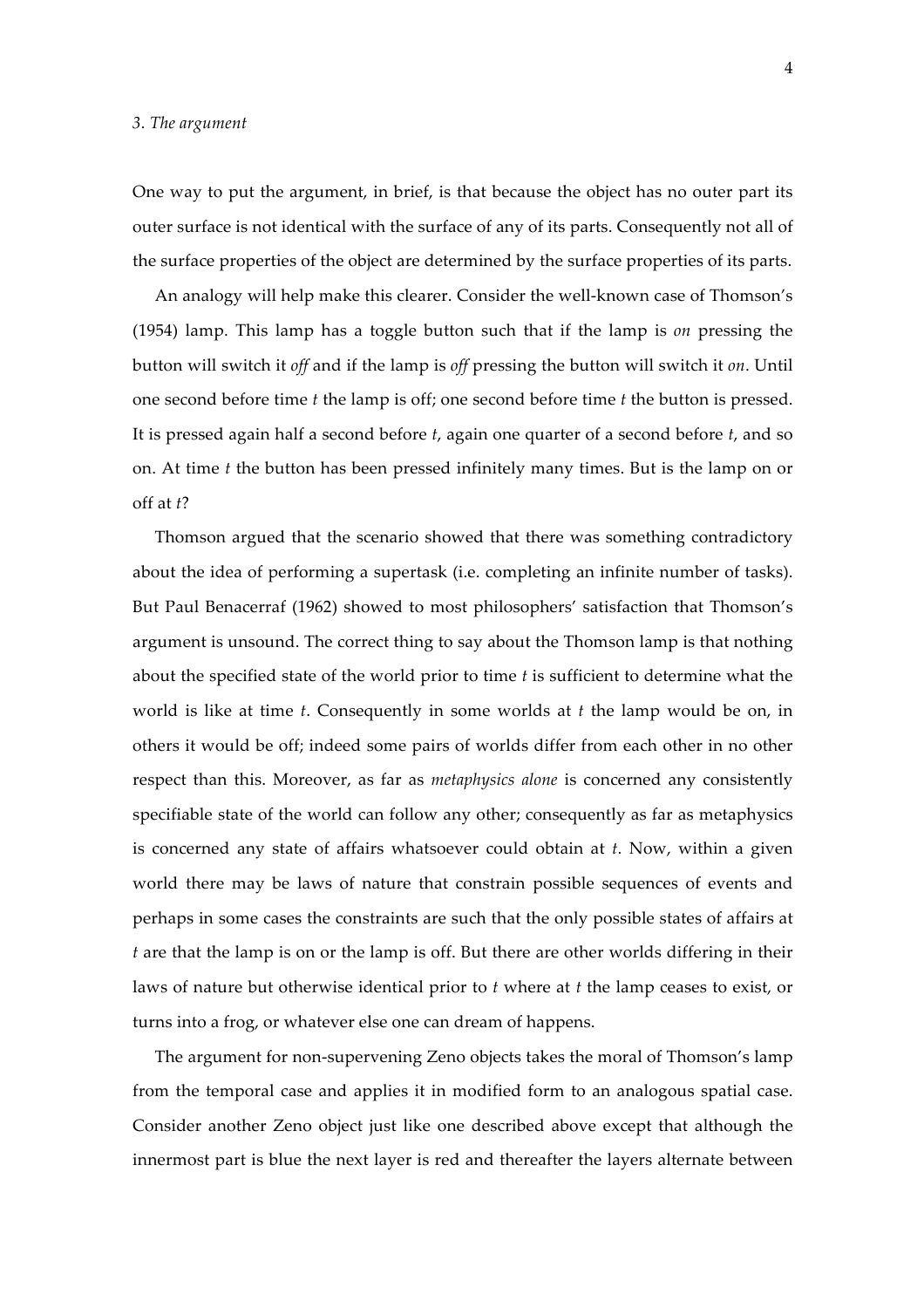blue and red. Think of these as corresponding to the on/off states of Thomson's lamp. What colour is the object? With Thomson's lamp because there is no last press of the button the states of the lamp prior to *t* fail to determine the state of the lamp at *t*. In a roughly similar way because the Zeno object has no outermost layer the surface properties of the inner layers fail to determine all the surface properties of the object.

One might nonetheless be tempted to think that the Zeno object just described must at least be either blue or red, not some other colour, or one might at least claim that this is true in the closest possible worlds. Even if this were true the failure of the colours of the parts to determine the colour of the whole would still constitute a counterexample to necessary supervenience. But it is not true; the Zeno object can be any colour whatsoever, even in the closest worlds in which such objects exist.

To see why this stronger claim is true consider a disanalogy between Zeno objects and Thomson's lamp. Given the conservation and other laws obtaining in close worlds Thomson's lamp typically has a time-slice *at t*, not just at times *prior* to *t*. <sup>5</sup> This is why we find it natural to think that at *t* the lamp must be on or off; in closer worlds it still exists at *t* and in the closest worlds in which it still exists it is sufficiently unchanged in its form that it must be either on or off. So in such worlds the two possible states of the lamp prior to *t* carry over into the same two possible states of the lamp *at t*. Most laws of nature, however, are temporal – they say something about the state of the world at  $t_1$ given the state it was in at to. But in worlds close to actuality there are no equivalent laws that hold across space (at a single time); the fact that a given state of affairs obtains at points to one side of a line *L* does not in itself tell us *anything* about the state of affairs *at* line *L*, or on the other side of it.

Consequently even in the closest Zeno object worlds there is no implication, parallel to that in the Thomson Lamp case, from the fact that the internal parts of the Zeno object alternate blue-red to the conclusion that the object is either blue or red. Similarly, the fact that the first Zeno object's parts are all blue does not imply that the object is blue. The colour of the object is entirely undetermined by the colours of its parts even in the closest worlds in which such objects exist.

<sup>5</sup> I intend the expression 'time-slice' as neutral between the various theories of persistence (endurantism, perdurantism, stage theory etc.)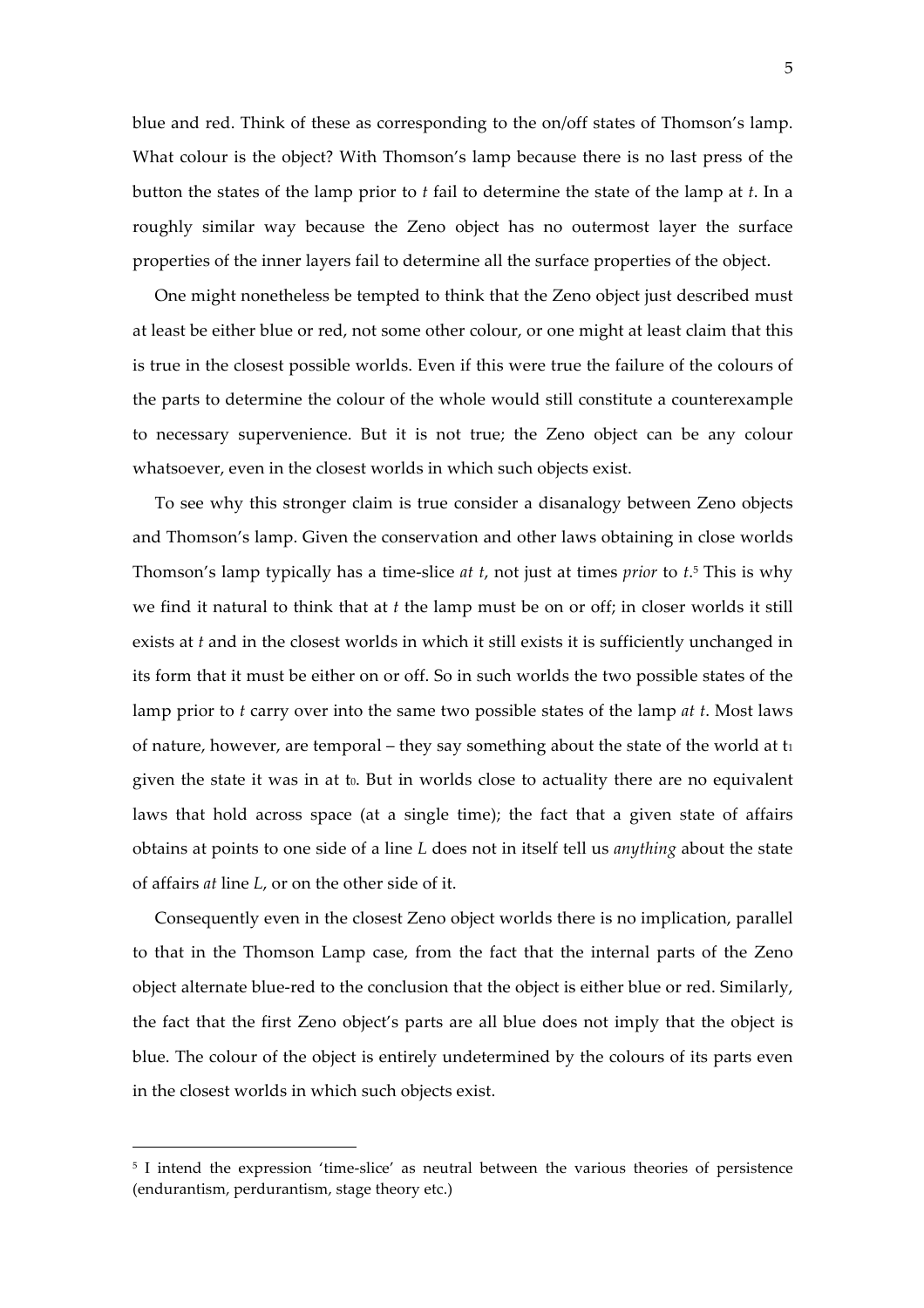José Benardete, whose book (1964) inspired much of the recent resurgence of interest in Zeno-related phenomena, discussed objects similar to the Zeno objects described above but was mistaken in what he wrote about their appearances. Benardete claimed (1964: 257) that such objects would be, in a certain sense, invisible, although detectable through vision as a sort of 'gap' in what is seen. He appears to have held this view for the reason that since such objects have no outermost part, with each part being hidden from view by the part in front of it, there is simply nothing to see. But this is clearly false; although no proper part of the object can be seen, *the object*  itself (the fusion of the parts) might well be visible.<sup>6</sup>

Whether something is visible depends on whether and how it reflects light; and what colour it is depends on what colour of light it reflects. It may be that in the worlds in which Zeno objects exist matter must have a rather different nature than in the actual world; and similarly what one might call 'light' might not be the same light that exists in the actual world. This is unimportant; in many worlds there could be something-or-other whose nature is modified by reflection from an object in such a way as to affect the sensory organs of the inhabitants of that world in such a way as to produce corresponding sensations constituting what we might as well call colour vision. It doesn't matter whether this is really *colour* or *light* (as in the actual world); all that is needed here is a property of an object that does not supervene on the properties of its parts. An object that reflects 'light' in one way differs in its causal powers from an object that reflects 'light' in a different way; and if it can be shown that these causal powers are not determined by the properties of the object's parts then we have a counterexample to supervenience. Nevertheless, since it is harmless, I shall continue to talk of light and colour.

So what happens when light strikes a Zeno object? It does not strike any atomic part of the object because there is no outermost part. Consider a spherical region R of pointthickness precisely two units from the centre of the spherical Zeno object. Between R and every point closer to the centre there are an infinite number of spherical layers. But

<sup>6</sup> In his article on Benardete's puzzle cases John Hawthorne (2000) makes a broadly analogous point in arguing that a whole object (in this case the fusion of an infinite series of walls) can arrest the motion of a ball that strikes it even though the ball does not strike any of its atomic parts (i.e. the individual walls).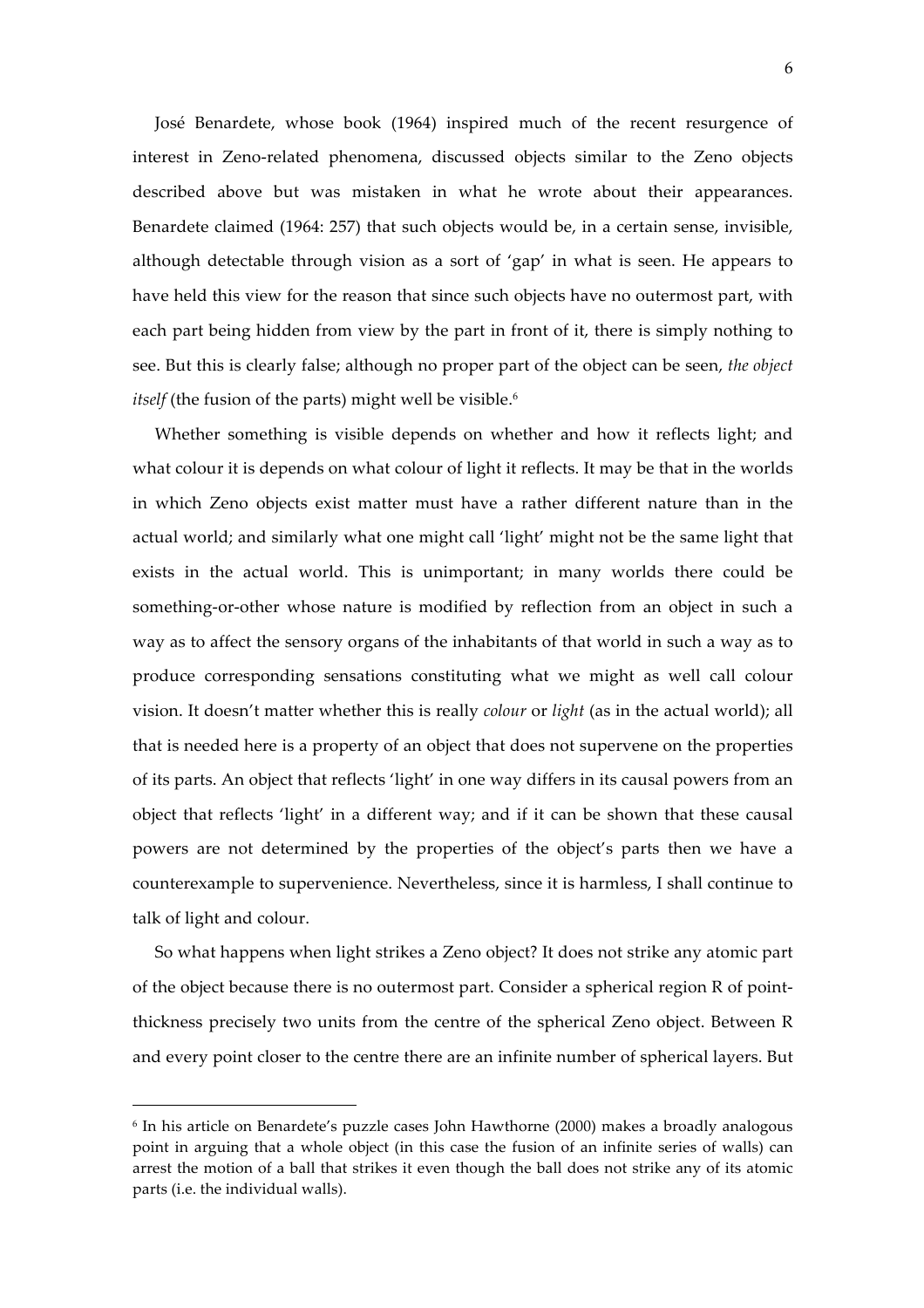*at* R there is nothing. So the Zeno object does not occupy R, but occupies every point within R. It thus has a topologically *open* surface – a surface with no outermost layer of points. Light *reaches* R but cannot proceed to any point *beyond* R. Light thus strikes the open surface of the object but does not thereby strike the surface of any atomic part of the object. That is why the properties of the parts do not determine what happens when light strikes the object. It is not the fact that a Zeno object has a topologically open surface that makes it a counterexample to supervenience. There could be a finite composite whose atomic outermost part had a topologically open outer surface; yet the colour of the object would necessarily be identical to the colour of the outer surface of the outermost part because the surfaces of the two would be identical.

Nevertheless, *something* must happen when light is shone on the Zeno object; and thus the object cannot just *lack* surface properties. If the light is not reflected the object will appear black and if the light is reflected then the object will appear a colour corresponding to the colour of the reflected light. All of these are possible, and there do not seem to be any other possibilities. So the whole object has reflectance properties that vary from one world to another; which, given our loose use of the word 'colour', means that the colour of the object varies from one world to another, and does so independently of the properties of its parts.7

I shall now consider some possible objections. Someone might object that the Zeno object has *no* colour, on the grounds that colour is a surface property yet the whole object has no outer surface.8 Hence there would be no failure of supervenience. Even if one were to put matters this way, however, it would still be the case that the object has causal powers (and thus, I take it, a property of some sort) that do not supervene on the properties of its parts, so it would still constitute a counterexample to supervenience between ontological levels. I think it far better, however, to say either that a Zeno object *does* have a surface (which is topologically open and not identical with the surface of any part), or else accept that such objects show that colour can be a

<sup>7</sup> I am assuming that such an object can reflect light of a specific wavelength in a way that is not merely random; in some worlds for example there may be a law of nature according to which light reflects in one way rather than another from a Zeno object of a given specification. I see no reason to rule out such laws.

<sup>8</sup> My thanks to Jonathan Schaffer for raising this issue.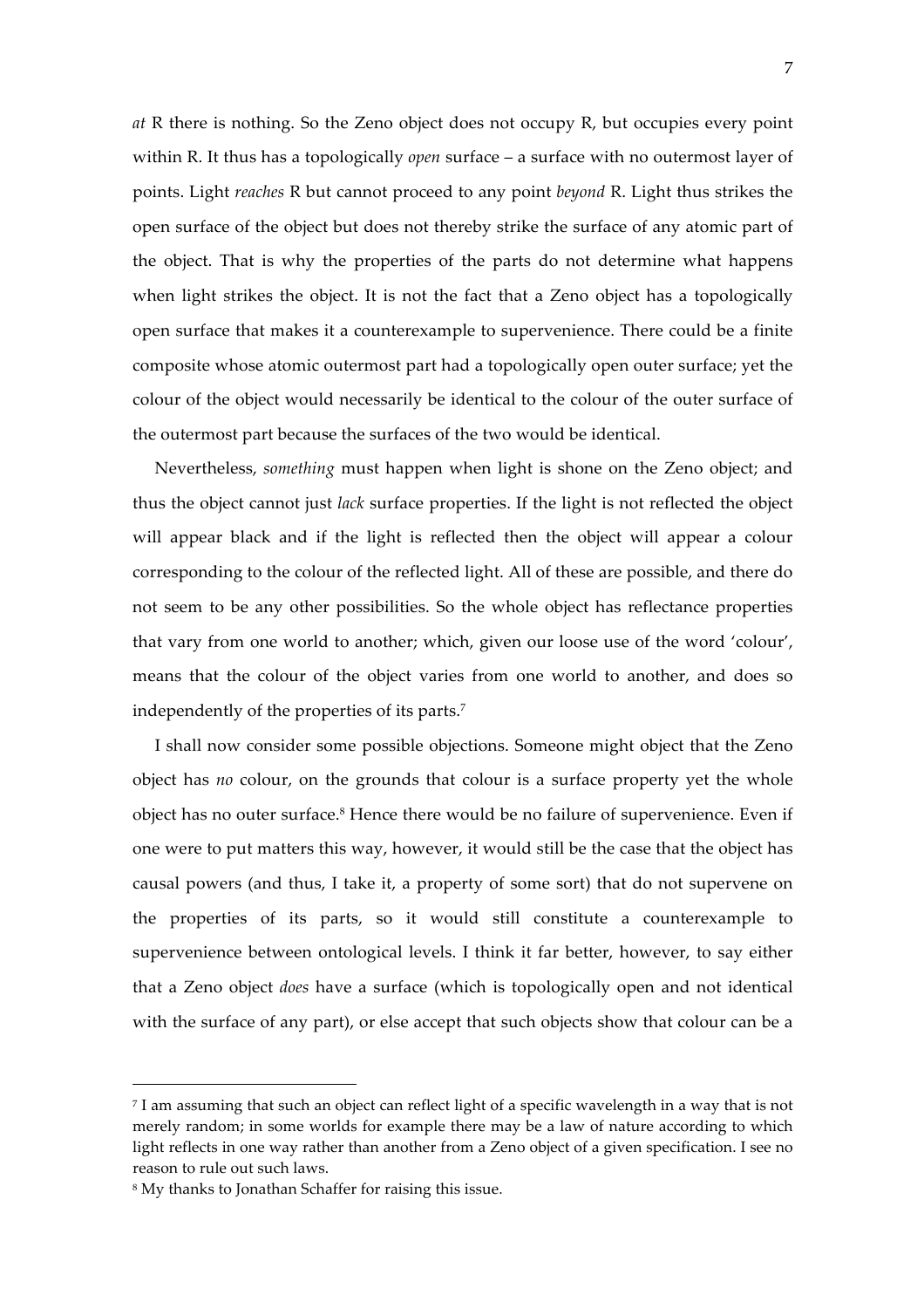property of objects rather than surfaces. I can see no motivation for rejecting both alternatives.

A further worry might be raised as to whether colour is an *intrinsic* property and, if not, whether this creates problems for my argument due to the fact that I have so far tended to state the supervenience claims that I am challenging in terms of intrinsic properties and local supervenience.9 My answer is that if colour is not an intrinsic property then my thesis regarding part-whole relations in objects must be restated slightly, but this will make no difference to the status of Zeno objects as counterexamples to the more general thesis of necessary inter-level supervenience. If higher-level facts necessarily supervene on the totality of lower-level facts (i.e. global supervenience) then on any view of the metaphysics of colour the colour of a composite object supervenes on the totality of lower-level facts. But Zeno objects show that this global supervenience fails; for there are at least some worlds in which the totality of lower-level facts fails to determine the colour of the object (consider for example a world containing a Zeno object and nothing else). Even if it could be shown that there are *some* worlds in which the totality of lower-level facts fixes the colour of a Zeno object this would only be a result of the contingencies of those worlds and would not show that the lower-level facts *necessitate* the higher-level facts.

Suppose, for example, that colours are dispositions to reflect specific wavelengths of light. Then it might be argued that colours are not intrinsic properties on the grounds that the laws of nature might make a difference to which wavelengths of light are reflected by an object with a given set of intrinsic properties. We could even suppose that in some worlds the reflective dispositions of a simple object are a function of its intrinsic properties and its spatiotemporal relations to other objects. Let us grant all this for the sake of argument. Then we should not expect the colour of a composite object to necessarily supervene on the intrinsic properties of its parts. Nonetheless we might still have expected that there would be no two worlds alike with respect to the totality of lower-level facts that were not alike with respect to higher-level facts. But this is shown to be false by any pair of worlds that are identical with respect to lower-level facts but which contain differently coloured Zeno objects.

<sup>&</sup>lt;sup>9</sup> My thanks to an anonymous referee for raising this issue.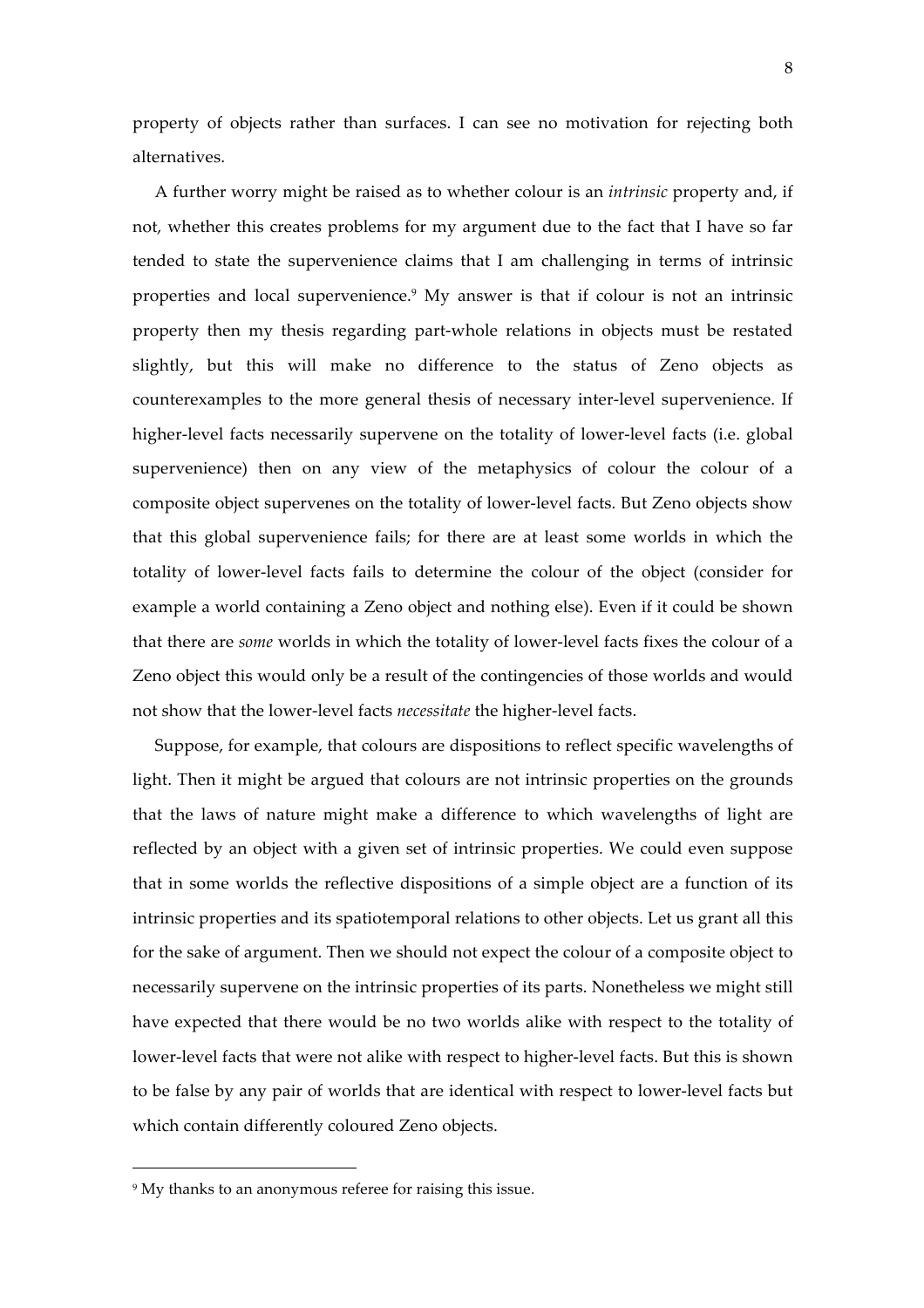Moreover, even those who think that colours are extrinsic properties would normally still have expected the colour of an object to supervene (locally) on the colours of its parts (and their spatiotemporal configuration). For the natural thought seems to be that no matter what extrinsic factors go into determining the colours of the parts, once the configuration and colours of the parts are fixed the colour of the whole is fixed. But Zeno objects show that this is false, for if the higher-level facts are not fixed by *all* of the lower-level facts then they cannot be fixed by only *some* of them. So some properties of a Zeno object fail to supervene on the properties of its parts in an unexpected way even if the colour properties in question turn out to be extrinsic.

What if instead colours are categorical grounds of dispositions to reflect light? Colours would be intrinsic properties; but would the differing reflective dispositions of different Zeno objects show that they also differed with respect to their categorical properties?10 Even if not, there would still be higher-level facts concerning dispositions not determined by lower-level facts, so my more general claims would be unaffected. But if categorical properties are to *ground* dispositions then presumably, given the laws of nature, fixing the categorical property fixes the disposition. Consequently in nomologically identical worlds (or within a single world) difference of disposition should imply difference of categorical property. Hence, once the relevant laws are fixed, Zeno objects that reflect different wavelengths are indeed different colours. Perhaps worries about categorical grounds might go together with a worry that since the surface of the Zeno object is not the surface of any of its non-Zeno parts there is nothing there to ground any disposition that the Zeno object is claimed to have. But this begs the question; Zeno objects have properties such as size and shape so why could they not have other properties of the kind possessed by their non-Zeno parts, including whatever grounds reflective dispositions?

Finally, in case it should be wondered what makes it the case that the atoms are blue once comprising a Zeno object, given that each of them is shielded from view by the next one outwards, one could verify their colour by making a hole from the outer surface of the object through to the centre and looking inside (or by looking through arbitrarily thin fibre-optic cables fed between the layers). One would see blue light

<sup>&</sup>lt;sup>10</sup> My thanks to an anonymous referee for raising this issue.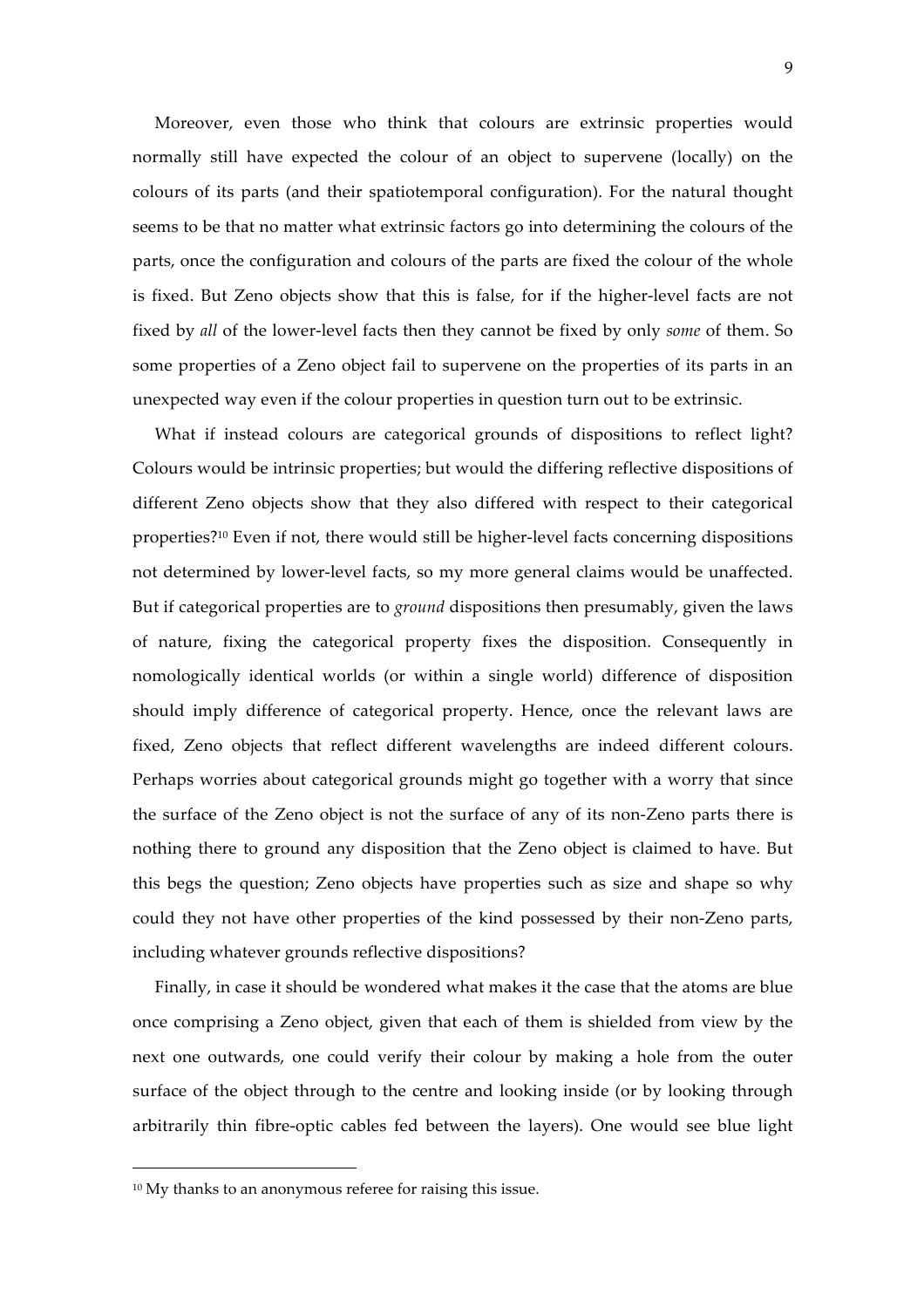reflected from each layer. In any case, it is not essential that the atoms be shielded from external light sources. A cubic Zeno object could, for example, be constructed from an infinite number of flat, square sheets with no last sheet on one face of the cube (cf. Benardete's (1964: 236–37) example of a book with no last page). The colour of each atomic sheet could be seen to be blue by looking at the cube from a suitable angle; but the face of the cube with no outer sheet could reflect light of any colour.

Although I have only discussed colour, examples of supervenience failure can be found along similar lines for various other surface properties. I leave it open, however, whether similar examples can be found for *all* surface properties. Moreover it is not clear that similar counterexamples can be constructed for properties other than surface properties (there seems to be no corresponding breakdown of supervenience for mass, for example).

#### *4. Consequences*

 $\overline{a}$ 

The properties of Zeno objects do not merely *differ* in surprising ways from the properties of their parts. What is important is the failure of supervenience.<sup>11</sup> What follows from this for broader metaphysical issues depends on what other assumptions are made. I shall not attempt a lengthy discussion here but I shall make a few very brief remarks.

Firstly consider atomism, the view that all of the facts about the world are, or supervene upon, the facts about the atoms. I have already argued that this kind of atomism is at most contingently true. More generally, the 'layered' conception of reality of which atomism is an example, according to which all higher-level facts supervene on lower-level facts, is similarly shown to be at most contingently true.

This is not to deny the possibility of ontological levels, however. On the contrary consider, secondly, *mereological nihilism*, the view that necessarily only the atoms exist. I offer no knock-down arguments against nihilism, but I do suggest that nihilism seems

<sup>&</sup>lt;sup>11</sup> The phenomenon described here is thus quite different from the non-stick object composed of stick-able parts described in Prosser 2006.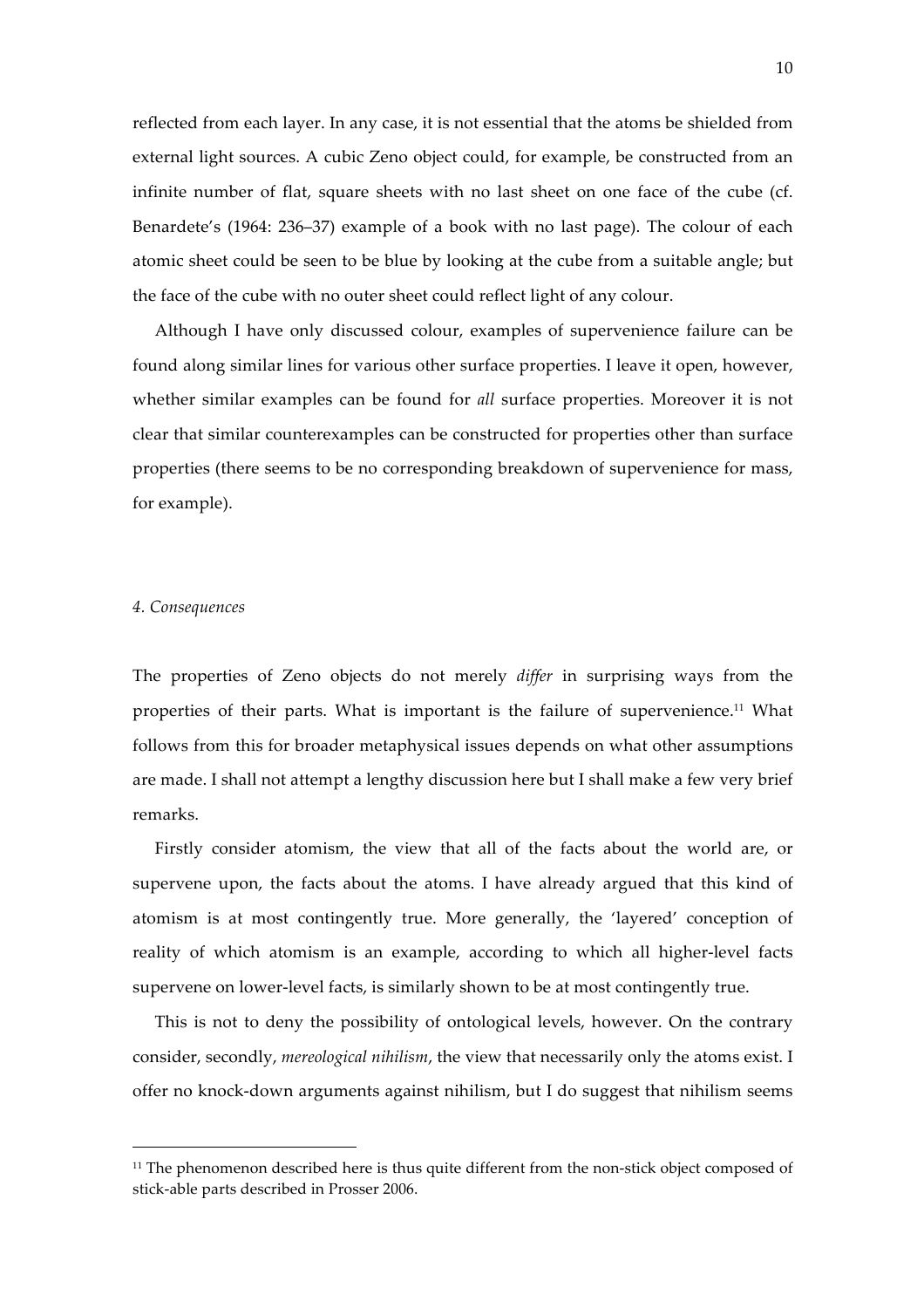less plausible once atomism is rejected. The possibility of irreducibly (i.e. nonsupervening) higher-level facts seems to fit more naturally with the view that higher ontological levels need be no less fundamental than the atomic level. One might for example find it prima facie plausible that where there is an irreducible instantiation of a colour property there is an object that instantiates the colour (this is not to deny that some properties can be instantiated by pluralities, but only to deny that supervenience fails in such cases).

Finally, suppose that one were worried about the very possibility of gunk on the grounds that if there are parts all the way down there is nothing to 'anchor' the properties; there is no fundamental level from which the higher-level properties are derived. The buck is passed downwards indefinitely, so to speak, and it might thus seem puzzling how gunk could have certain kinds of properties, such as colour, at all. Zeno objects, however, can be made of gunk as described above. Consequently even in gunk worlds properties can be instantiated at higher levels independently of lowerlevel properties. The buck can stop at any level.<sup>12</sup>

> *University of St. Andrews Fife KY16 9AL, UK sjp7@st-andrews.ac.uk*

<sup>12</sup> I would like to thank Jacob Busch, Katherine Hawley, Jonathan Schaffer and an anonymous referee for their comments on a written draft and Elizabeth Barnes, Ross Cameron and Robert Williams for a very helpful discussion on this topic.